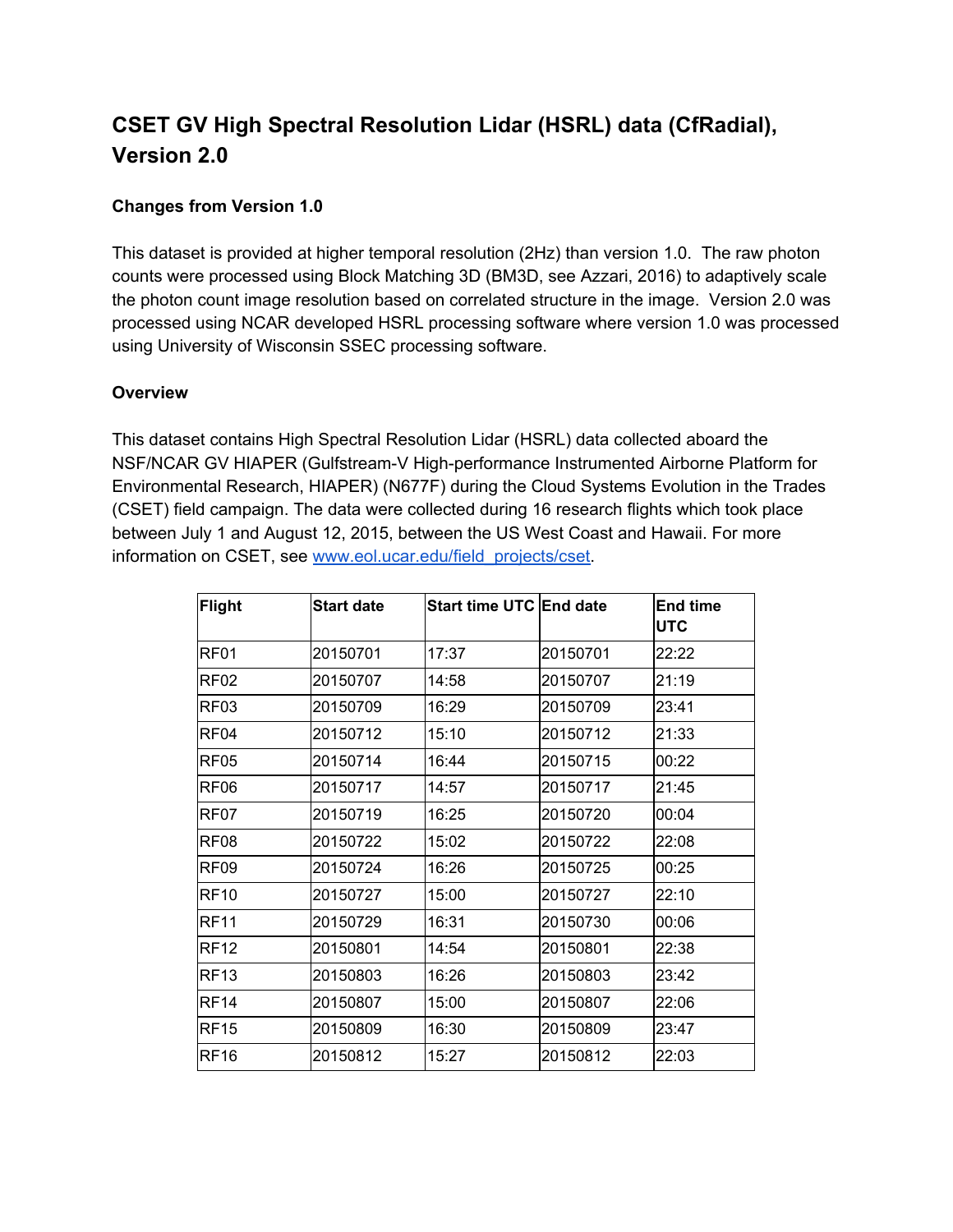#### **Instrument description**

The Gulfstream V High Spectral Resolution Lidar (GV-HSRL) is an eye-safe calibrated lidar system that measures backscatter coefficient and depolarization properties of atmospheric aerosols and clouds and cloud extinction coefficient. For more information, see [www.eol.ucar.edu/instruments/gv-hsrl](http://www.eol.ucar.edu/instruments/gv-hsrl).

| <b>HSRL Specifications</b>          |                                                             |  |  |  |
|-------------------------------------|-------------------------------------------------------------|--|--|--|
| <b>Parameter</b>                    | <b>Specification</b>                                        |  |  |  |
| Wavelength                          | 532 nm                                                      |  |  |  |
| <b>Pulse Repetition Rate</b>        | 4000 Hz                                                     |  |  |  |
| Average Power                       | 300 mW                                                      |  |  |  |
| Range Resolution - minimum          | 7.5 <sub>m</sub>                                            |  |  |  |
| <b>Telescope Diameter</b>           | 40 cm                                                       |  |  |  |
| Field of View (FOV)                 | $0.025^\circ$                                               |  |  |  |
| Temporal Resolution -<br>minimum    | 0.5 <sub>sec</sub>                                          |  |  |  |
| Receiver Channels - 4               | Molecular, Combined Hi, Combined Low,<br>Cross-polarization |  |  |  |
| Iodine Blocking Filter<br>Bandwidth | $1.8$ GHz                                                   |  |  |  |
| <b>Etalon Filter Bandwidth</b>      | 8.0 GHz                                                     |  |  |  |

## **Data description**

The 2 Hz time and 19 m range resolution moments data described here are available at <http://data.eol.ucar.edu/dataset/487.016> in CfRadial format. For more information on CfRadial see [www.ral.ucar.edu/projects/titan/docs/radial\\_formats/CfRadialDoc.pdf](http://www.ral.ucar.edu/projects/titan/docs/radial_formats/CfRadialDoc.pdf).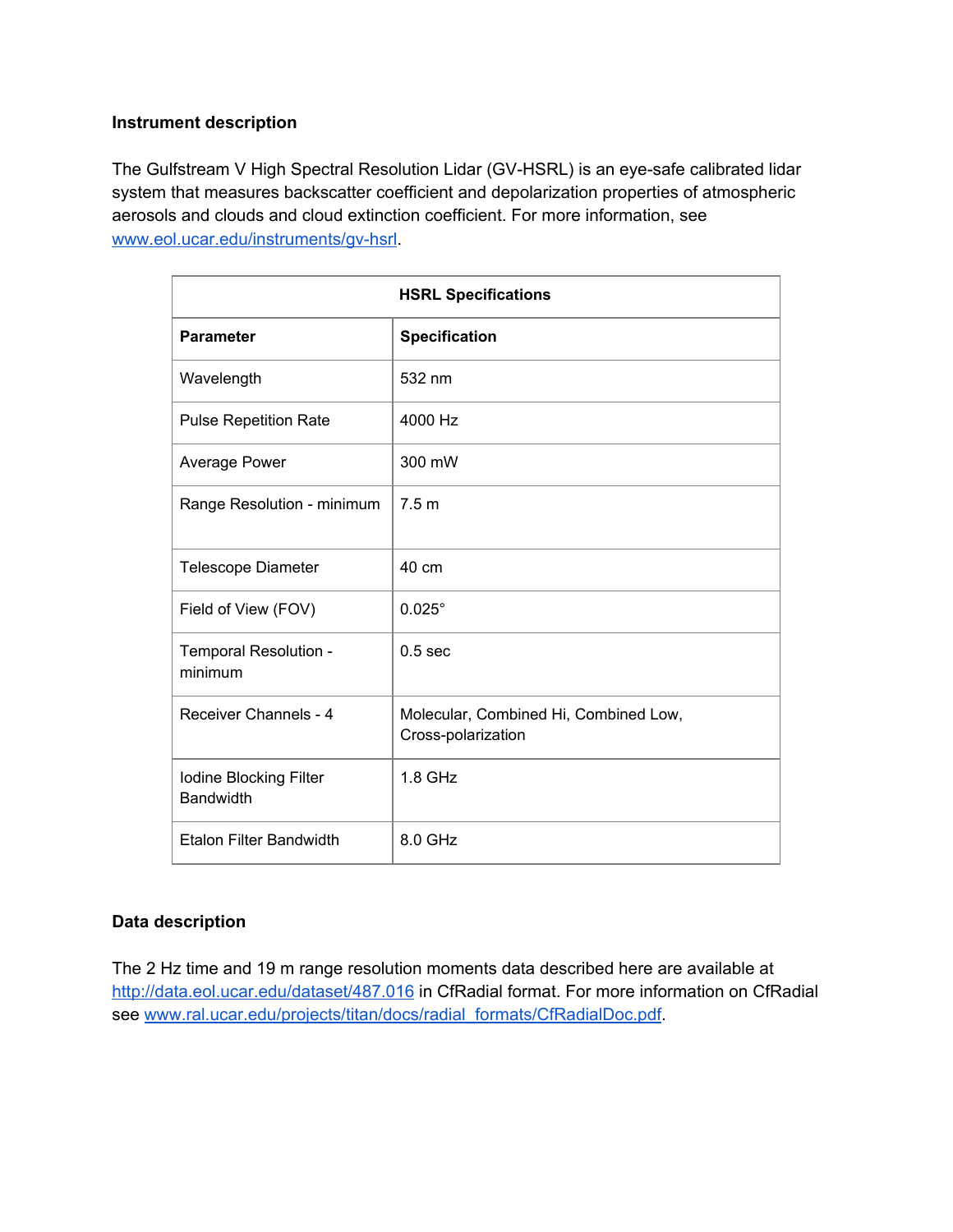The primary data products for scientific use are listed in the table below.

| Variable                                    | <b>Dimensions</b> | Unit                      | <b>Long Name</b>                                                                                                        |
|---------------------------------------------|-------------------|---------------------------|-------------------------------------------------------------------------------------------------------------------------|
| time                                        | time              | seconds                   | Time in seconds since volume start                                                                                      |
| range                                       | time              | meters                    | Range from instrument to center of gate                                                                                 |
| latitude                                    | time              | deg                       | Latitude                                                                                                                |
| longitude                                   | time              | deg                       | Longitude                                                                                                               |
| altitude                                    | time              | meters                    | Altitude of radar                                                                                                       |
| Aerosol_Backscatter_Coeffic<br>ient         | time, range       | $m^{-1}$ sr <sup>-1</sup> | Calibrated measurement of aerosol backscatter coefficient                                                               |
| Backscatter Ratio                           | time, range       |                           | Ratio of combined to molecular backscatter                                                                              |
| Particle_Depolarization                     | time, range       |                           | Propensity of particles to depolarize assuming random orientation                                                       |
| Particle_Linear_Depolarizati<br>on_Ratio    | time, range       |                           | Theoretically determined linear depolarization of particles<br>assuming random particle orientation (molecular removed) |
| Volume_Depolarization                       | time, range       |                           | Propensity of Volume to depolarize assuming random orientation                                                          |
| Volume Linear Depolarizati<br>on Ratio      | time, range       |                           | Theoretically determined linear depolarization of the volume,<br>assuming random particle orientation                   |
| Merged_Combined_Channel time, range         |                   | photon<br>counts          | Merged hi/lo gain combined channel                                                                                      |
| Raw_Molecular_Backscatter<br>Channel        | time, range       | photon<br>counts          | Parallel polarization molecular backscatter returns                                                                     |
| Raw_Cross_Polarization_Ch<br>annel          | time, range       | photon<br>counts          | Cross polarization combined aerosol and molecular returns                                                               |
| Optical_Depth                               | time, range       |                           | Total optical depth from aircraft altitude                                                                              |
| Aerosol_Extinction_Coefficie<br>nt          | time, range       | $m^{-1}$                  | Aerosol extinction coefficient                                                                                          |
| Raw_High_Gain_Total_Back<br>scatter Channel | time, range       | photon<br>counts          | Parallel polarization high gain combined aerosol and molecular<br>returns                                               |
| Raw_Low_Gain_Total_Back<br>scatter_Channel  | time, range       | photon<br>counts          | Parallel polarization low gain combined aerosol and molecular<br>returns                                                |

#### **Data processing**

GV-HSRL makes four range-resolved backscatter observations:

*(i) combined\_hi* - High receiver efficiency observation of parallel polarized total backscatter (clouds, aerosols, and molecules). Analogous to an elastic backscatter signal.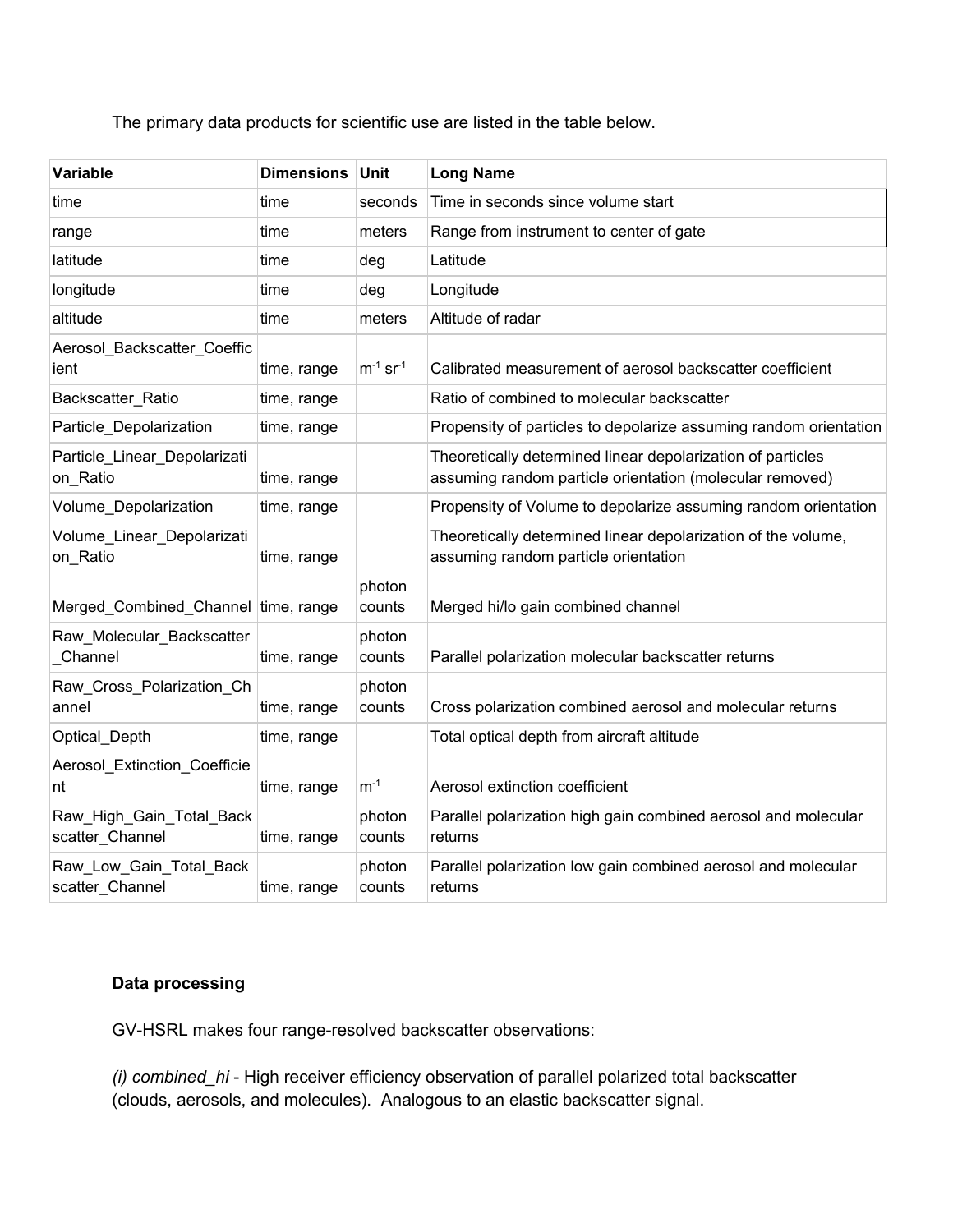*(ii) combined\_lo* - low receiver efficiency observation of parallel polarized total backscatter (clouds, aerosols, and molecules). Analogous to an elastic backscatter signal. *(iii) molecular* - Molecular only parallel polarized backscatter channel. Aerosol and cloud signals are blocked using an iodine absorption filter which blocks the spectrally narrow particulate backscatter but passes the wings of the spectrally broad molecular backscatter. *(iv) cross* - The cross-polarized total backscatter channel. HSRL transmits and receives circularly polarized light.

*The primary data products of the GV-HSRL are:*

*Aerosol\_Backscatter\_Coefficient* - Optical property of the scattering volume describing how strongly it scatters light at a 180 degree scattering angle. It is obtained through the relative ratio of total backscatter to molecular backscatter (B) then multiplying by the expected molecular backscatter coefficient (based on estimated temperature and pressure profiles).

 $\beta_a = B\tilde{\beta}_m$ 

*Particle\_Linear\_Depolarization\_Ratio (* δ*<sup>L</sup>* ) - When particles are randomly oriented, this is a measure of the tendency for particles in the scattering volume to reduce the degree of polarization of incident light upon backscattering. This is generally an indicator for asphericity of particles (d<sub>a</sub>) This data product has molecular scattering effects removed. The linear depolarization ratio uses the volume\_depolarization (obtained using combined parallel and cross-polarized returns) and the Backscatter\_Ratio (the ratio of total to molecular scattering).  $\delta_L = \frac{d_a}{2-a}$ 2−*d<sup>a</sup>*

Note that the HSRL measures polarization using circular polarization, so the conversion to d<sub>a</sub> and subsequently,  $\delta_{\text{\tiny L}}$  is founded on the assumption that the particles are randomly oriented.

*Optical\_Depth (OD)* - One-way optical depth measured from the lidar to the volume. Optical depth is the exponent of the atmospheric transmission to the scattering volume, and therefore an accumulation of extinction in each point up to the scattering volume. It is derived from the observed molecular backscatter (N<sub>m</sub>) relative to the expected molecular backscatter coefficient.

 $OD = -\frac{1}{2} \ln \frac{N_m}{\tilde{\beta}_m}$ *N <sup>m</sup>*

*Aerosol\_Extinction\_Coefficient* ( α )- The optical property describing the tendency of the volume to extinguish light by either scattering it or absorbing it. Extinction is the range derivative of the optical depth.

$$
\alpha = \tfrac{\partial}{\partial z} OD
$$

*Other variable definitions used for the derived data products:*